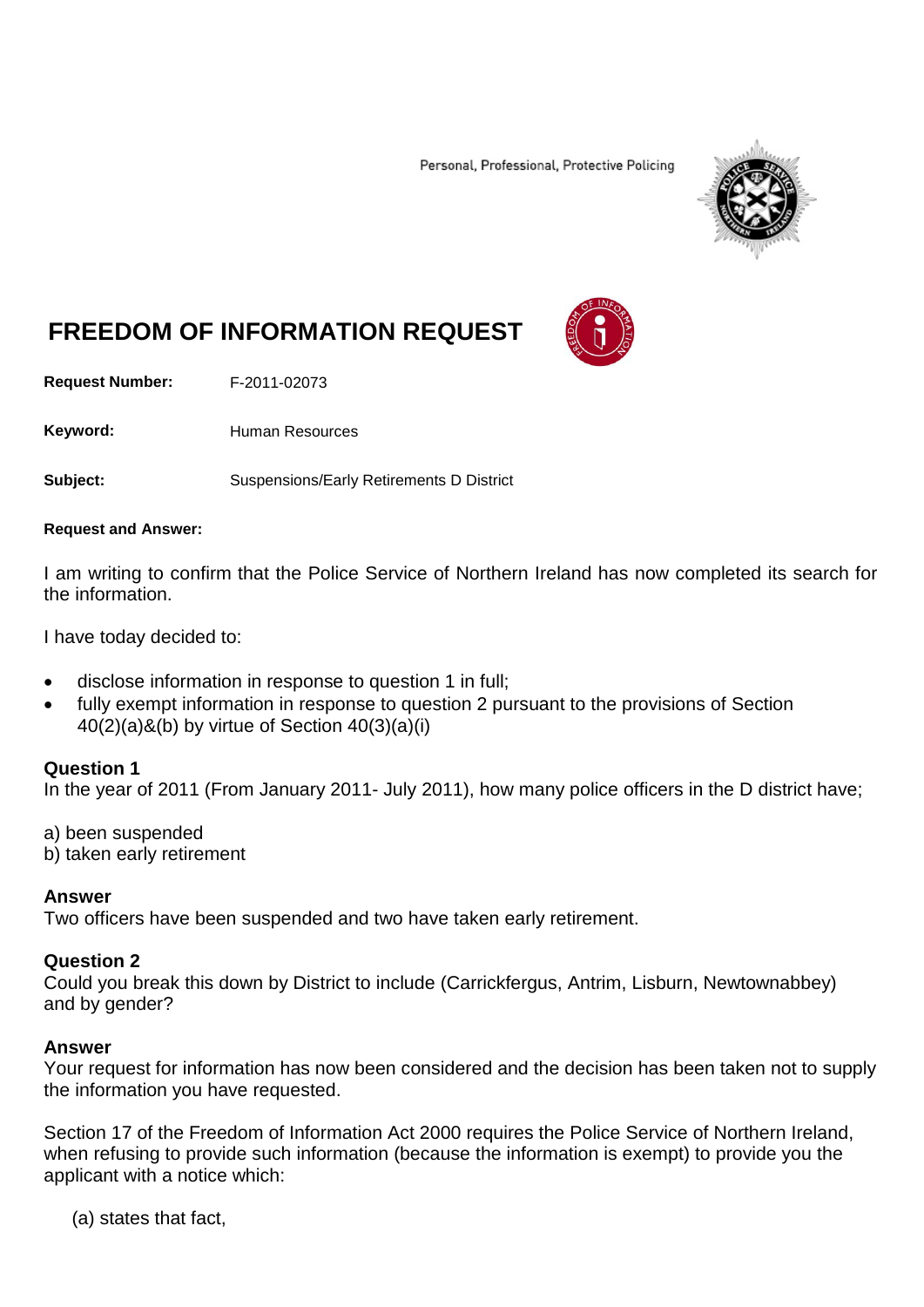- (b) specifies the exemption in question and
- (c) states (if not otherwise apparent) why the exemption applies.

The exemption, as well as any factors the department considered is listed below:

Section 40(2)(a)&(b) by virtue of Section 40(3)(a)(i) – Personal Information

Section 40 is a Class-based exemption, therefore it is not necessary to evidence the harm caused by disclosure. The data protection rights of a third party would be breached by disclosure. Section 40(2) is an Absolute exemption and therefore a Public Interest Test is not necessary. This is so because personal data is governed by other law (The Data Protection Act 1998).

Your request contains questions that to answer would require me to release personal details about individuals other than the applicant*.* The specific information requested, relates to police officers and this data is processed to learn or decide something about those individuals. Additionally, there is the potential to identify someone from the data either through a comparison of what is already available or as an incidental consequence. There is a risk that information released as part of this request could be compared with what is already known or available about officers in D District.

Police Officers will have the expectation that their personal data will be processed in a confidential manner and only used for staff administration purposes within the police service and not released to any other person.

A disclosure under the Freedom of Information Act is a release of information to the world in general, not just to the individual applicant.

Where someone makes an application for information other than the data subject, disclosure of that information will often constitute a breach of the Data Protection Act covered by Section 40(2).

Your request relates to the personal data of a small number of police officers in a specific location. Personal Data is regulated under the principles of the Data Protection Act 1998 and when information contains personal data about a third party it can only be released if disclosure would not breach any of the data protection principles.

Any disclosure under FOIA that could identify individuals will breach principles 1 & 2 of the Data Protection Act 1998.

Principle (1), that personal data is processed lawfully and fairly. Personal data of this nature is initially imparted and recorded for the purpose of staff administration. It must be treated in a highly confidential manner and any public disclosure would be unlawful if there is a breach of that law of confidentiality. To process this information for any other purpose, i.e. by releasing it under Freedom of Information would be unfair to the individuals concerned and therefore a breach of this principle.

Police officers will have an expectation that their personal information will be treated fairly. Any disclosure into the public domain that relates or could be used to identify officers will be unfair to any individual concerned.

Principle (2), that personal data is processed for a specific purpose and not further processed in any manner incompatible with that purpose. As previously mentioned, personal data in this instance was gathered and is processed for a specific purpose. Once personal data has been publicly disclosed, it will in most cases be used for a purpose other than it was initially obtained. Police officers who have been suspended or availed of early retirement will not expect their personal data to become public knowledge or be used for another purpose.